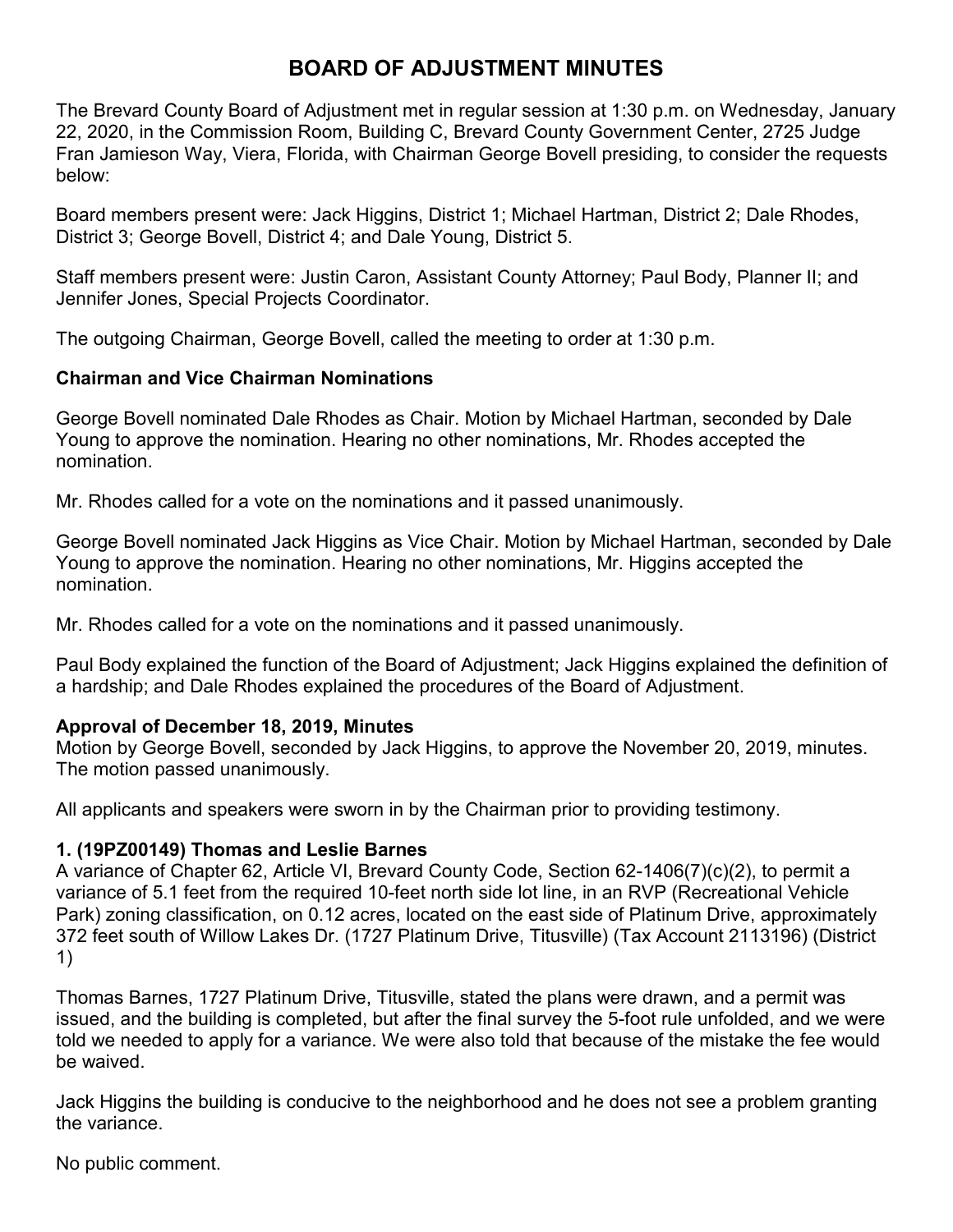Board of Adjustment Minutes January 22, 2020 Page 2

Motion by Jack Higgins, seconded by Michael Hartman, to approve the variance as depicted on the survey provided by the applicant. The motion passed unanimously.

### **2. (19PZ00150) John M. and Joan M. Sinatra**

Variances of Chapter 62, Article VI, Brevard County Code, as follows: 1.) Section 62-1482(5)(a)(3), to permit a variance of 4 ft. from the required 15-ft. rear setback; 2.) Section 62-1482(5)(4)(b), to permit a variance of 0.6 ft. from the required 5-ft. side (north) setback, in a BU-1 (General Retail Commercial) zoning classification, on 0.29 acres, located on the east side of N. Grove St., approx. 254 feet south of W. Merritt Ave. (250 & 258 N. Grove St., Merritt Island) (Tax Account 2427118) (District 2)

Joan Sinatra, 258 North Grove Street, Merritt Island, stated the subject properties are commercially zoned in Merritt Park Place; the building on the north property is crooked and only 4 feet from the property line, and she would like to make it legal. The second building is a garage that was placed backwards; the garage doors face the rear of the property and storing vehicles is difficult, and her intention is to add a building behind it to make it useful.

Michael Hartman stated the building would have the same setback as the building that's already there, so it will not be any closer to the property line than the other building, and he sees no problem granting the variances.

No public comment.

Ms. Sinatra stated she originally applied for an extra foot so she'd have room for error on the plans, and asked if that can be accomplished at this meeting.

Dale Rhodes stated that would not be able to be accomplished because the variance request is specific, and she would have to table this request and make adjustments before coming back to the board. Paul Body noted the current request has been advertised, and to change it to add an extra foot would require re-advertising.

Motion by Michael Hartman, seconded by George Bovell, to approve the variance as depicted on they survey provided by the applicant. The motion passed unanimously.

# **3. (19PZ00151) Donald S. and Carol A. Kettering (Gabriel Joseph)**

a variance of Chapter 62, Article VI, Brevard County Code, Section 62-1340(5)(a), to permit a variance of 11 feet from the required 20-foot rear setback for a principal structure, in an RU-1-11 (Single-Family Residential) zoning classification, on property described as Lots 34 & 35, Villa de Palmas Sykes Cove, Section III, a subdivision according to the plat thereof, as recorded in Plat Book 37, Pages 2 & 3, of the Public Records of Brevard County, Florida. **Section 14, Township 24, Range 36.** (0.58 acres) Located on the north side of Sykes Loop Drive, approximately 373 ft. west of N. Sykes Creek Drive. (170 Sykes Loop Drive, Merritt Island) (Tax Account 2413091) (District 2)

Donald Kettering, 170 Sykes Loop Drive, Merritt Island, stated he and his wife moved to Brevard County and purchased their home 18 months ago. He explained that his wife's mother lives with them, but after they bought the property they realized in order to make it work for her they would need to add space to her bedroom and storage space to the house.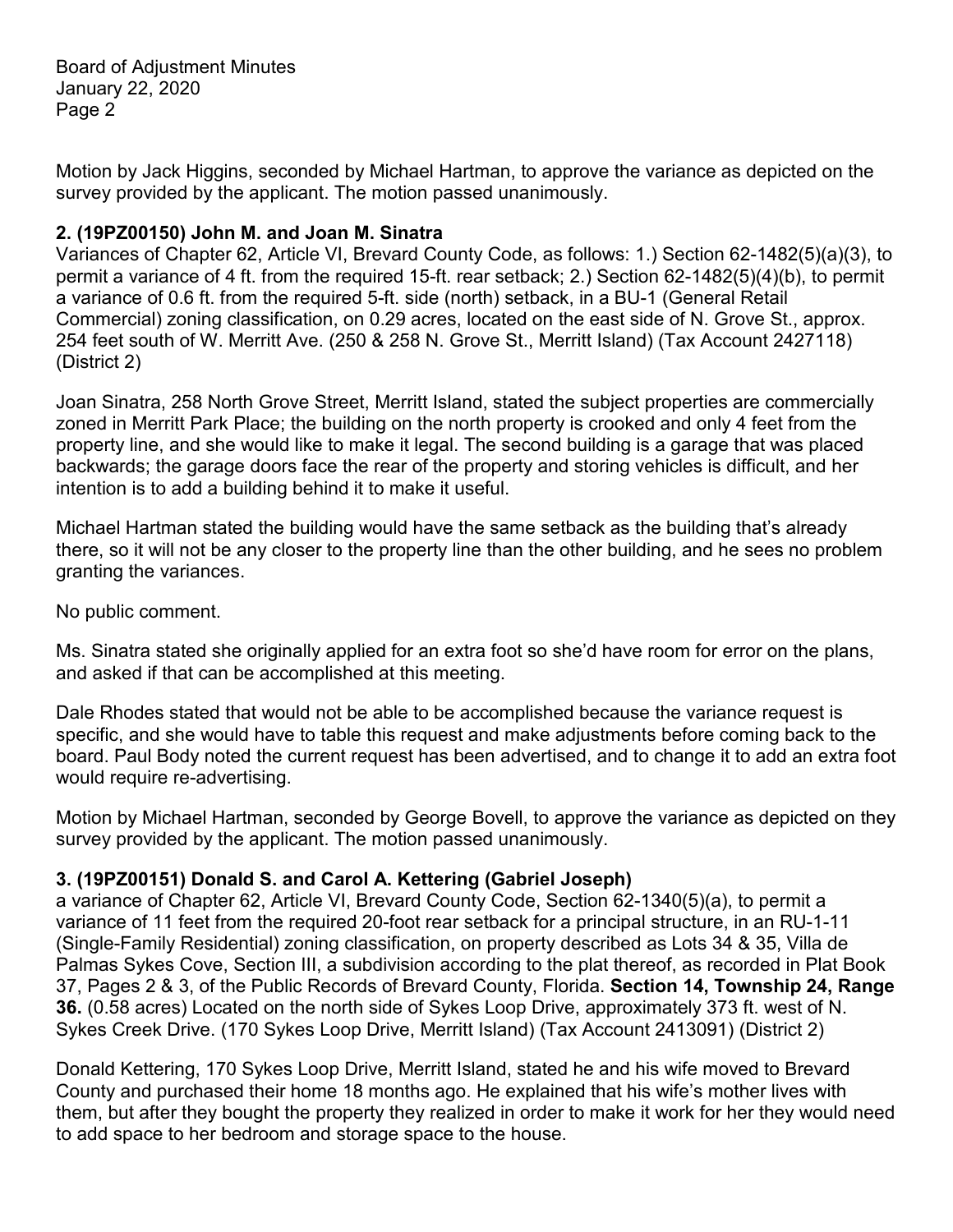Board of Adjustment Minutes January 22, 2020 Page 3

Michael Hartman asked if the addition will be single-story. Mr. Kettering replied yes.

Dale Young asked the height of the block wall behind the house. Mr. Kettering replied it is approximately 4 feet high at that location, but is 6 feet in other areas.

George Bovell stated he understands the reason for the variance.

Dale Rhodes asked how much storage area will be added. Mr. Kettering replied it is approximately 150 square feet, and there will be approximately 250 square feet additional for his mother-in-law.

No public comment.

Mr. Kettering noted he talked to several of his neighbors to make sure they understood what he's asking for and no one had any problems with his request.

Motion by Michael Hartman, seconded by Jack Higgins, to approve the variance as depicted on the survey provided by the applicant. The motion passed unanimously.

#### **4. (19PZ00153) Daryl E. Jr. and Saskia M. Goods**

a variance of Chapter 62, Article VI, Brevard County Code, Section 62-2123(b), to permit a variance of 7 feet from the required 25-foot setback for a swimming pool on a major natural water body, in an EU (Estate Use) zoning classification, on 0.33 acres, located at the southeast terminus of Oak Ridge Drive, approximately 0.19 mile west of N. Riverside Dr. (787 Oak Ridge Drive, Indialantic) (Tax Account 2730586) (District 5)

Saskia Goods, 787 Oak Ridge Drive, Indialantic, stated the requested variance is for a pool on an oddly shaped lot at the end of a cul de sac that's also a double frontage lot.

Dale Young noted there are other properties on the same street that look like they have pools at the same distance as the variance being requested.

Ms. Goods stated she spoke to her neighbors and they are all in support of the variance.

Public Comment.

Rufus Cofer, 800 Oak Ridge Drive, Indialantic, stated the cul de sac comes to a very sharp "V" shape, and the lot sizes are unusual. He said about 90% of the houses on the street already have pools, and he is in support of the variance.

Dale Rhodes asked how far the house is from the waterfront. Ms. Goods replied 18 feet, so it would be 18 feet from the far side of the pool to the waterfront. Paul Body noted that the applicant will have to speak to the Natural Resources Management Office for setbacks from the water. Ms. Goods stated she has already spoken to Natural Resources and the pool will fit within the constraints.

Motion by Dale Young, seconded by George Bovell, to approve the variance as depicted on the survey provided by the applicant. The motion passed unanimously.